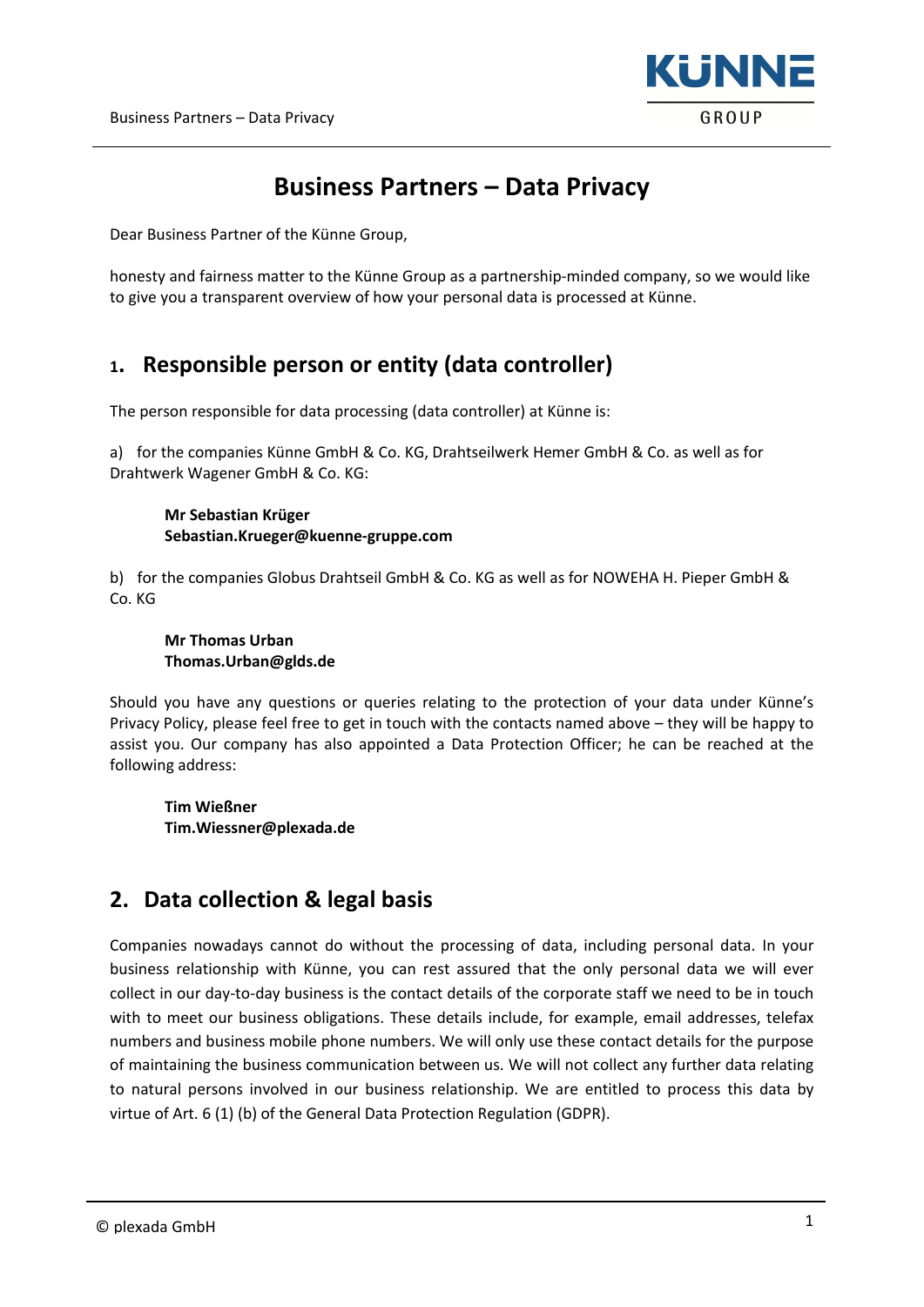

# 3. Recipients of personal data

We will not transmit your data to third parties unless and to the extent required for proper execution of our business relationship. Any and all individuals or entities having access to personal data, such as tax advisors, auditors etc., are either subject to an obligation of professional secrecy, or they are specifically bound to secrecy by us.

# 4. Retention and erasure periods

As a matter of principle, Künne retains accounting data in accordance with the statutory pro- visions and erases it after expiry of the statutory retention period. If and when a business relationship is terminated, we will retain the respective contact details for a further period of six months and will then erase it (i.e. delete it irretrievably) in compliance with the applicable data protection rules.

# 5. Your rights as a data subject

The General Data Protection Regulation provides data subjects with extensive rights of which we wish to make you aware with this letter:

### 5.1 Right of access (right to information)

Article 15 of the GDPR grants data subjects a right of access (right to information): You can, at any time, request information from us in writing not only about what data we hold about you and for what purpose we process it, but also about who has access to your personal data, how long your data will be retained and, if the data was not collected directly from you, we will inform you about the origin of the data. If you request this information from us, we will provide it to you once a year free of charge. If you submit an information request more than once a year, we may charge a reasonable fee taking into account the administrative costs incurred in providing the information.

#### 5.2 Right to rectification

Article 16 of the GDPR grants data subjects the right to have inaccurate personal data corrected, i.e. if you become aware that we hold incorrect information about you, you are entitled to have it rectified.

## 5.3 Right to erasure (irretrievable deletion or "right to be forgotten")

You can, at any time, request us to erase the personal data we hold about you. We will accommodate you request unless we are required to retain the data concerned under a contractual or statutory obligation.